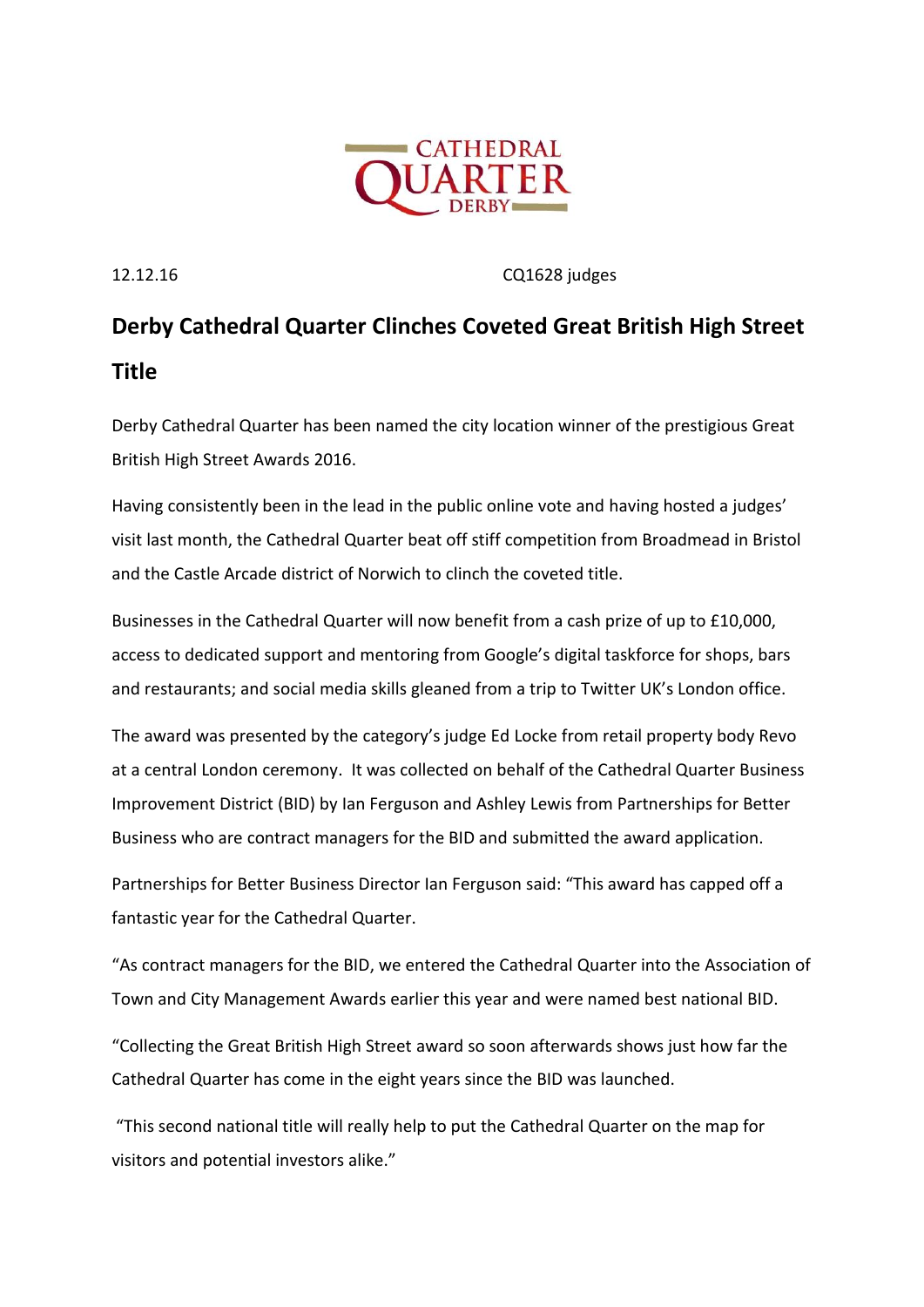Martin Langsdale, chair of the Cathedral Quarter Board and Management Group, which drives forward activities under the area's BID status, continued: "This award proves that the BID programme over the past eight years to improve the visitor experience, promote the area and encourage inward investment has paid off.

"We need to remember that without the BID, the Cathedral Quarter as an identity would not exist and that all the projects delivered in its name have been delivered by the BID.

"The Cathedral Quarter is now a recognisable brand and a high quality lifestyle destination – combining the strengths of retail, leisure, culture and professional services and is valued by businesses and visitors alike.

"The businesses really got behind this campaign to be named as a Great British High Street and the award is testament to their hard work and loyalty to the area.

"We are all extremely grateful to the members of the public who voted for us and the judges who took the time to tour the area and meet some of our individual, diverse and inspiring business owners who make this area so great."

The Great British High Street Competition 2016 celebrates the great work that is being done to revive, adapt and diversify the nation's high streets. It is one of a number of initiatives to help champion high streets as the cornerstones of the community.

It is sponsored by British Land, the Post Office, Holland and Barratt, Boots UK, Google UK, Marks & Spencer, Wilko, Revo and Ellandi.

For more information about the Cathedral Quarter, please visit [www.derbycathedralquarter.co.uk,](http://www.derbycathedralquarter.co.uk/) like the Facebook page CathedralQuarterDerby and follow on Twitter @DerbyCQ.

## **Ends**

**Media enquiries: Sarah Jenkin-Jones, JJPR, Tel: 01332 515102/07951 945665; sarah@jjpublicrelations.co.uk** 

**Cathedral Quarter BID Project Enquiries: Ashley Lewis, Partnerships for Better Business, Tel: 01332 419053 email: ashley.lewis@pfbbuk.co.uk**